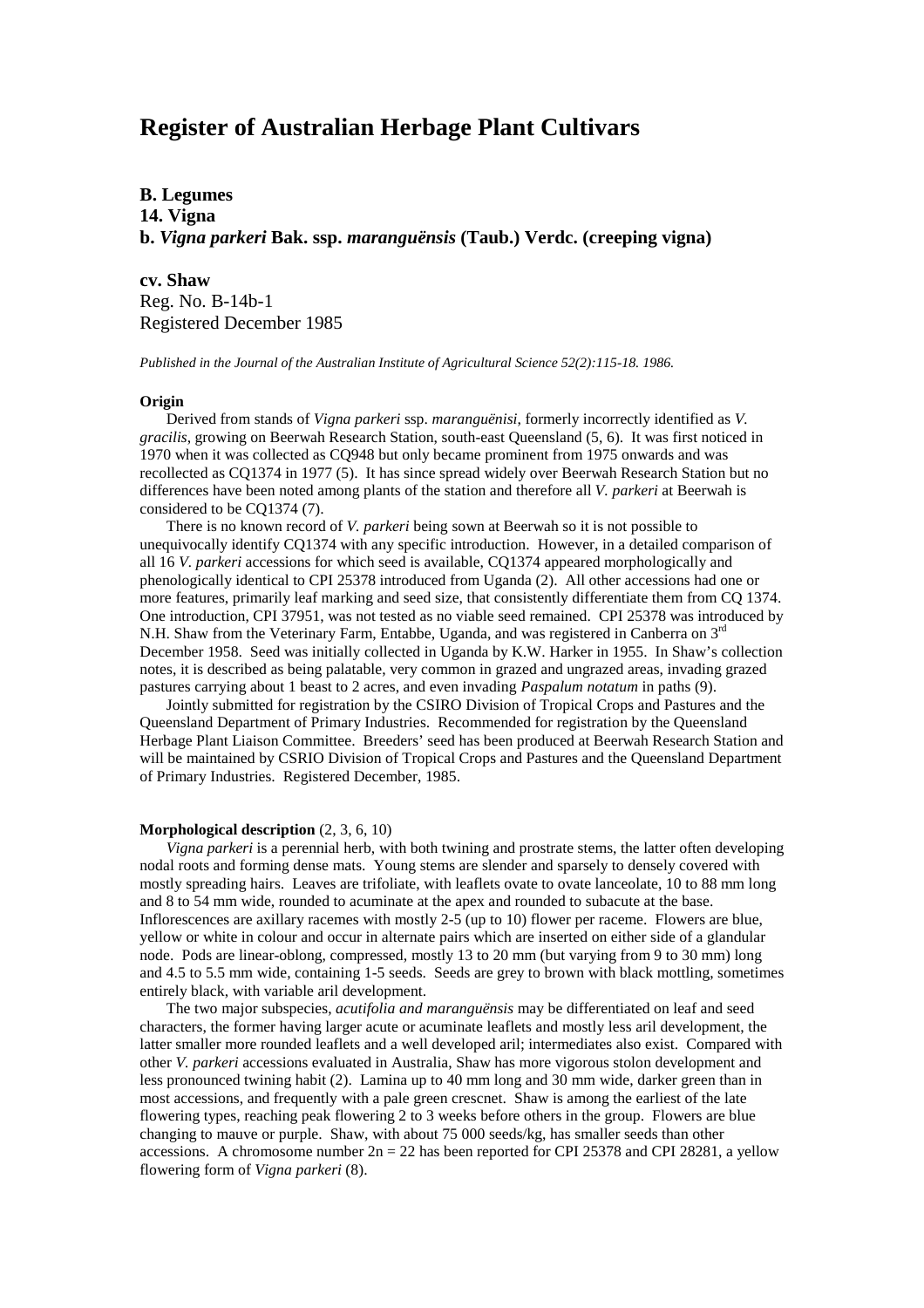#### **Agronomic characters** (1, 2, 4, 5, 7, 9, 10, 11)

*Vigna parkeri* is indigenous to Uganda, Kenya and Tanzania, being found between 270 m and 2700 m, but mostly 1050 m to 2460 m. It occurs in grassland, and grassland with scattered trees, thicket or forest, and as a weed of cultivation (3, 10). It often forms natural mixtures with grasses in moist ground, producing excellent grazing (1). Shaw is a persistent legume with a long warm season growth pattern. Preliminary evidence suggests it is more suited to moist areas in the subtropics (and possibly the elevated tropics) than the lowland tropics, giving it a similar distribution to *Desmodium intortum* cv. Greenleaf. In the subtropics it differs from Greenleaf in being more tolerant of heavy grazing. In an experiment at Beerwah where Shaw was an invading species, autumn presentation yields as high as 1650 kg/ha were obtained at a stocking rate of 2.2 beasts/ha (2, 3, 4, 5). Although Shaw is frost tender, its primary limitation is susceptibility to soil moisture stress. It cannot withstand long dry periods when most, or even all, stolons can die. However, it regenerates well from soil seed reserves which have ranged from about  $50/m^2$  (under very close grazing) to over 1 000/m<sup>2</sup>, with a mean value from eight sites of 450/m<sup>2</sup>. Under suitable conditions in coastal south-east Queensland, Shaw has shown a marked ability to spread in farm pastures (2, 4, 5).

Although best adapted to moist yet well drained soils, Shaw can tolerate temporary inundation and prolonged waterlogging, as evidenced by its spread in humic gley soils at Beerwah. However, other filed experience and experiments with simulated flooding suggest plants are not adapted to sustained flooding (2, 5, 11). Little is known of its nutrient requirements. Shaw has become naturalised in soils with analyses as low as pH 5.0, 13 ppm bicarbonate extractable phosphorus and 0.9 meg./100 g exchangeable potassium, but is also performing well on less acid soil with over 100 ppm bicarbonate extractable potassium. It has combined successfully with *Setaria sphacelata* var. *sericea, Pennisetum clandestinum, Axonopus affinis, Paspalum dilatatum, Digitaria decumbens* and *Paspalum notatum* (2, 5). Preliminary measurements suggest that is has a higher green leaf: green stem ratio, nitrogen percentage and digestibility than most other tropical legumes, with an uncorrected *in vivo* dry matter digestibility of approximately 65% (leaf) and 55% (stem) (5).

Flowering can commence in February, ensuring some seed set before frosts. However, peak flowering about May leading to June-July seed harvest presents problems for seed production in frosted areas. Pods shatter on maturity, but less readily than *Macroptilium atropurpureum* cv. Siratro or *Cassia rotundifolia* cv. Wynn. Seed yields of above 400 kg/ha have been obtained from a single harvest of a small plot of *V. parkeri* under good conditions, and yields above 100 kg/ha have been obtained from opportunist single harvest within farm pastures (2, 5). A high proportion of seed is hard until scarified; seed has an optimum temperature for germination of 25°C (7).

No serious pest or disease problems have been encountered. Damage from a leaf miner (*Acrocercops* sp.) and leaf eating beetles (*Rhyparida* spp.) have been noted but, for a Vigna species, Shaw is relatively free of insect damage. *Cercospora* leaf spot, *Sclerotium rolfsii* and root-knot nematode (*Meloidogyne javanica*) have been identified on Shaw but have not been of any widespread agronomic consequence (2, 5).

Although Shaw spreads readily under grazing , it can be slow to establish and may not flower in the year of sowing unless conditions are favourable following early sowing (2, 5). This characteristic extends the period over which it is very vulnerable to moisture stress, as there may be no seed bank until 15-18 months after sowing. Shaw nodulates effectively with standard cowpea inoculum (7). Most of the experience with Shaw has been obtained on the sandy soils of the coastal lowlands of south-east Queensland (2, 4, 5). However more recent sowings on a range of soil types, and consideration of its distribution in the moist elevated areas of East Africa (1, 3), suggest it will be more widely adaptable within the moist subtropics and elevated tropics.

#### **References**

- 1. Bogdan, A.V. (1977). *Tropical Pasture and Forage Plants.* (Longman Group Limited: London.)
- 2. Cook, B.G. (1985). Personal communication. Qld. Dep. Prim. Ind., Gympie.
- 3. Gillett, J.B., Polhill, R.M., and Verdcourt, B. (1971). 'Papilionoideae (2)' in *Flora of Tropical East Africa, Leguminosae, Part 4.* Ed. E. Milne-Redhead and R.M. Polhill (Crown Agents for Overseas Governments and Administrations: London.)
- 4. Jones, R.M. (1984). Appendix The agronomic potential of *Vigna parkeri.* In White clover (*Trifolium repens*) in subtropical south-east Queensland. III. Increasing clover and animal production by use of lime and flexible stocking rates. *Trop. Grassl.* **18**, 186-192.
- 5. Jones, R.M. (1985). Personal communication. CSIRO Div. of Trop. Crops and Pastures, Brisbane.